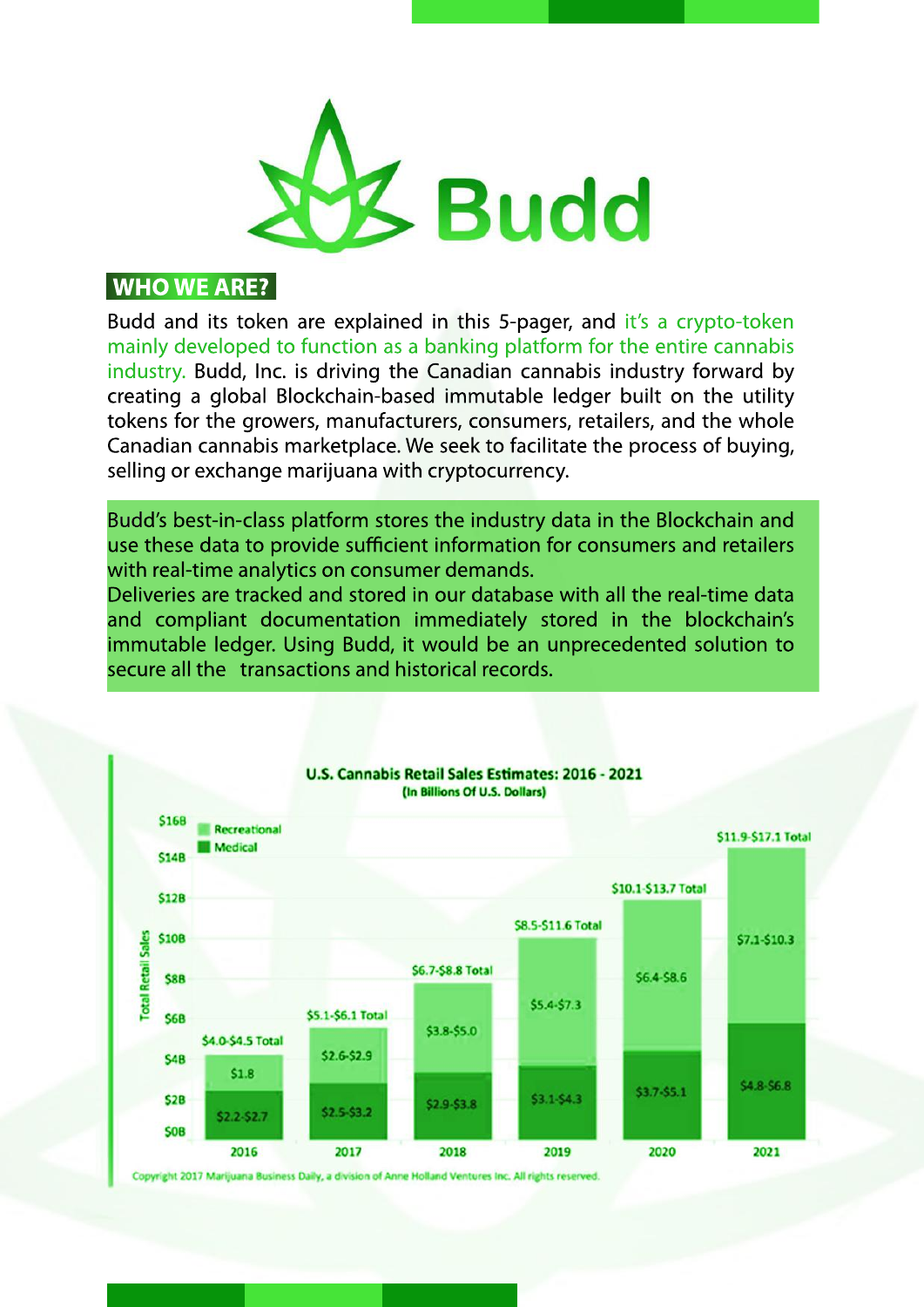Budd International's utility tokens allow the integration of the Budd blockchain to all third parties through an API, enabling a data-driven, single point, cannabis environment to quickly flourish once the company is legalized. Budd functions aim to build a secured banking platform that brings all the relevant parties in the cannabis industry together to improve the efficiency, transparency, and standardization of transactions across different channels. Budd, therefore, presents a unified crypto-banking solution and unique opportunities for cannabis businesses and consumers to transact securely, safely, and in compliance with a new regulated system.

## **BANKING SOLUTIONS FOR THE CANNABIS INDUSTRY**

To move the global cannabis industry out of the investment speculators, and traditional banking services, the general cannabis industry requires a crypto-banking facility built on the smart contracts Blockchain by Budd. Only if we can purchase cannabis in the same way we buy all other commodities or goods, then a push towards the crypto-cannabis revolution will be realizable.

Therefore, a crypto-bank developed for cannabis-related business where our participating merchants will send, receive, exchange, have access to loans and convert cryptocurrencies into their local fiat currencies will be set up by Budd. Since the current cannabis legislation restricts the extent of banking activities related to cannabis, it is, therefore, essential to creating a cannabis-banking platform for the pot enthusiasts. Indeed, this will increase the speed of payments among within the Budd community, remove national and international boundaries, and provide lower transaction costs.

#### **LICENSED PRODUCER WITH STATE-OF-THE-ART AND MODERN CANNABIS GROWING FACILITIES**

From the proceeds of the ICO sale, we plan using about 30% of the funds to construct the most significant cannabis growing and production facility in the world. Initially, we will obtain grower's license from the Canadian authority for growing, processing, producing, export, and sale of Cannabis and its many derivatives. Through the use of funds, we will acquire the needed state-of-the-art facilities needed for cannabis production. Our production will be located in Canada, a country with untouched, vast natural resources and ideal for the cultivation of cannabis. The Country also has a rich history of a friendly-trading system with other nations of the world; particularly with the US, Europe, China, Singapore, and South Korea. This will ensure that Buddtoken has unprecedented access to already-established cannabis markets with affordable, yet high-quality cannabis products. Until the past few years, the choice of attractive and suitable commodities investors could benefit from has been limited starkly. Budd is about to change this scenario. The Ethereum Blockchain creates many opportunities for any investor who is keen to invest in Cannabis. The simple purchase of marijuana with buddtoken will guarantee interested business to participate in this great adventure; from your very first step. We are not here to make a statement; We are here to introduce an innovative, blockchain-based approach to the Marijuana space.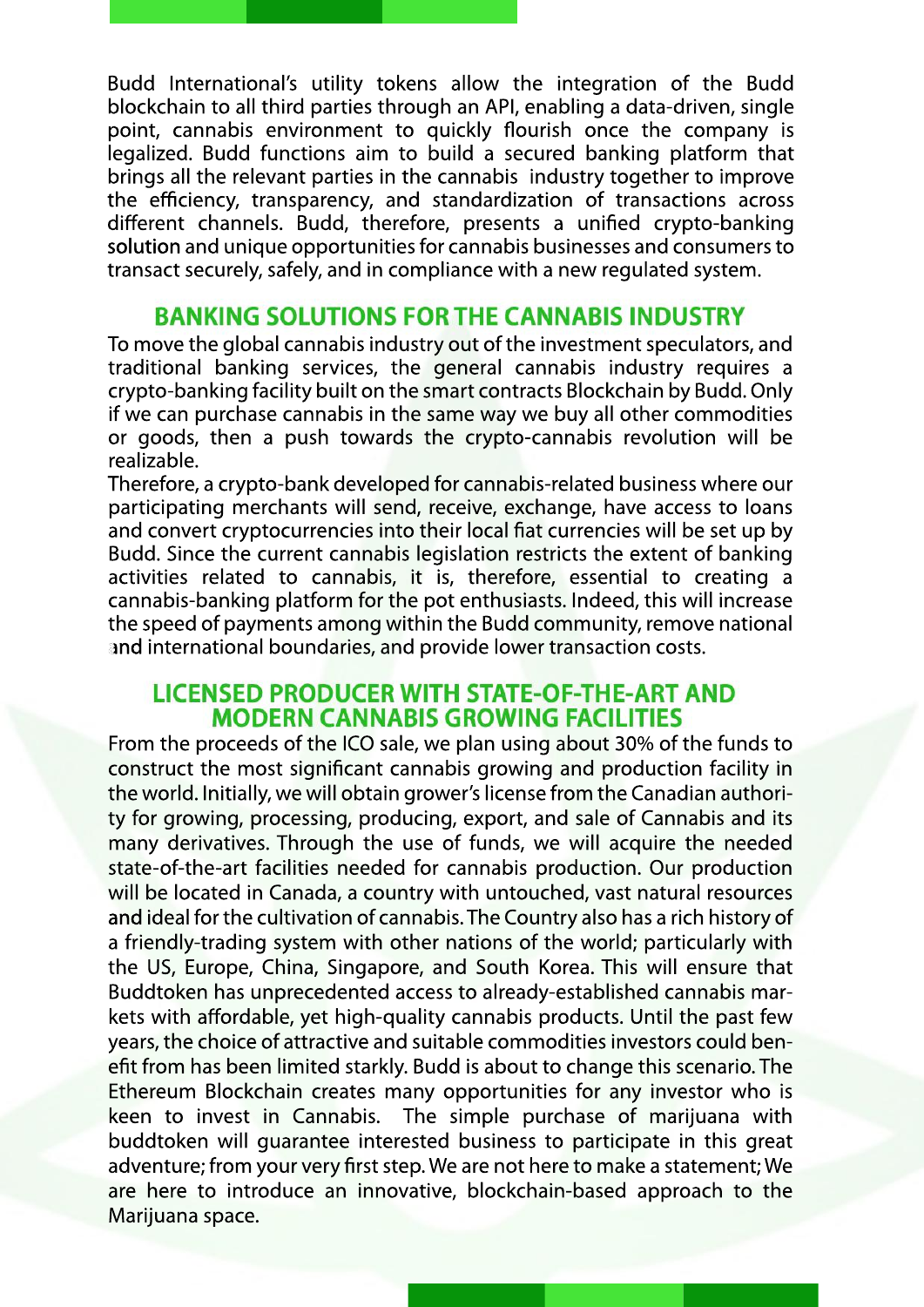

Annual U.S. Cannabis Sales Vs. Other Industries & Goods

Source: Brewers Association, IRI, Mordor Intelligence, MPAA, Statista, Eli Lilly and Company, Pfizer, RIAA, U.S. Distilled Spirits Council Note: All data is for 2015 or 2016, most recent figures are reported in the chart. Copyright 2017 Marijuana Business Daily, a division of Anne Holland Ventures Inc. All rights reserved.

The Budd cannabis banking platform will be a first step in satisfying this demand. Unlike the traditional banking system typifies long and unnecessary processes of financial transactions, the Budd banking platform offers an instantaneous banking system for both crypto-based and fiat currency transactions while also allowing inter-changeability between the mechanisms. With Budd's cannabis bank, our merchants will finally be able to use cryptocurrencies to purchase marijuana without transaction limits or restriction, save and exchange BuddToken, and with the minimal commission on any of the existing global payment terminals, payment points, and internet stores. The platform is built on algorithms that enable the most efficient bid-offer matching across natural peer-to-peer flow as well as third-party Crypto-exchanges.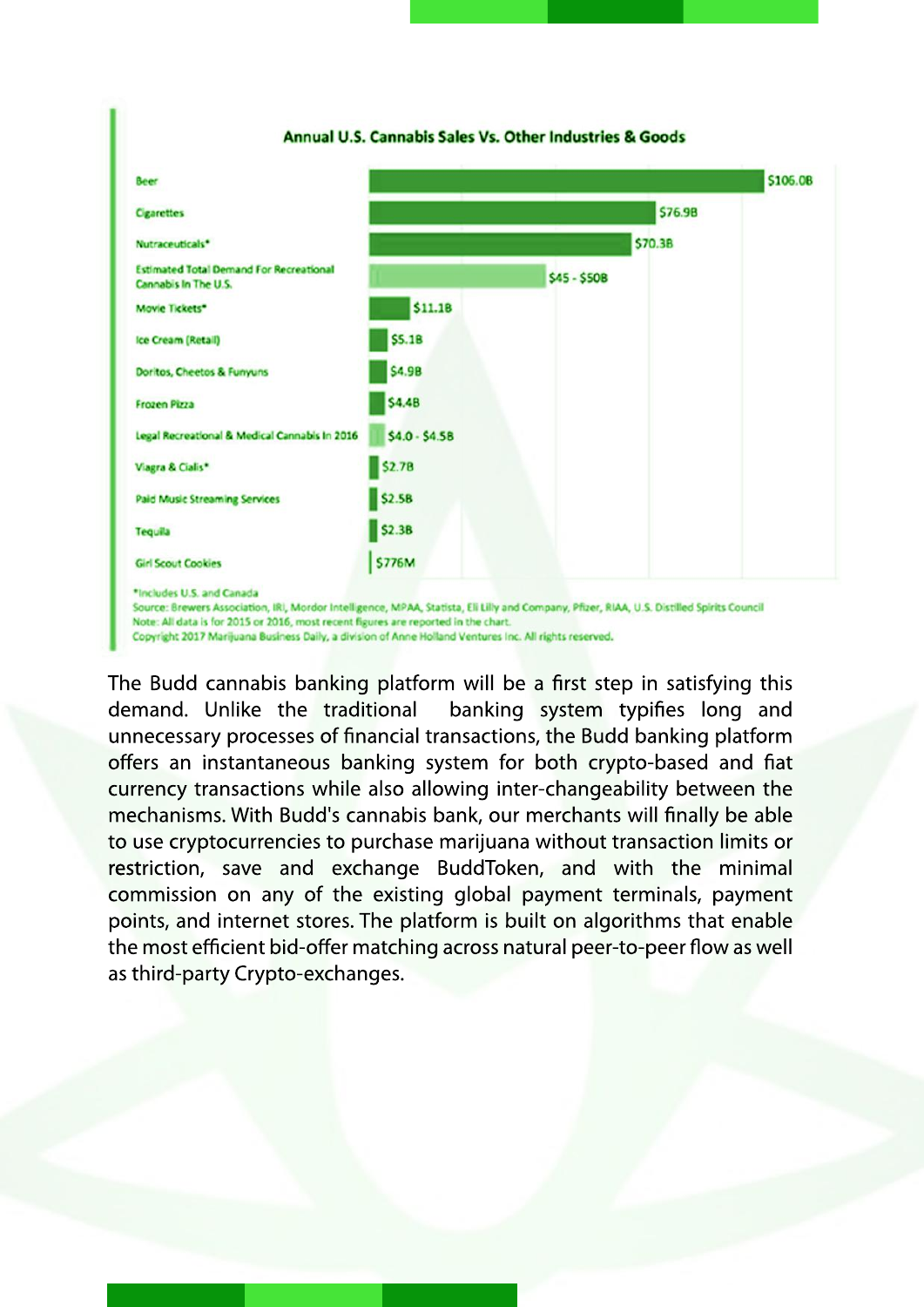# **CASH-ONLY PAYMENT INDUSTRY**

Accepting payments only by cash can lead to severe implications and severe losses for most businesses dealing with cannabis. This is because these businesses need to pay for the transportation and security of the cash. Also, money is not only challenging to store correctly but also takes much space. This can lead to potentially hazardous cases when businesses have to accept and transport cash from the consumers. These types of activities are easy targets for fraud, robberies or even scams and are often forced to carry firearms or hire security. As a result of the current industry legislation, accepting vast amounts of money is necessary but has opened several doors of getting scammed or being robbed.

As the banking solution for cannabis businesses, we seek to solve these challenges and enhance the safety of transactions in the industry through the utilization of Buddtoken as the means of payments.

Budd strives to offer what has been missing in the cannabis business space by delivering the most efficient and reliable digital payments in the thriving marijuana industry. With our competent team and determined community members, Budd is remarkably growing and bettering buddtoken. The global cannabis industry needs a digital way to make payments, and Budd is here to make this achievable.

## **CUSTOM PRODUCTS LINE**

A trademark production of vapes, clothing line, bongs, and the paper line is the key to long-term growth for a sustainable crypto-cannabis like Budd. For that reason, Budd budget is appropriately allocated to ensure that Budd has several trademark products to meet the emerging crypto-cannabis industry while operating under the new Canadian legislation for cannabis. There are considerable costs involved in combining all of these factors such as: achieving all the necessary conditions to work in multiple markets, building legal teams as well as legal fees and the costs attached to a vape and clothing line production. These Operating expenses are used to ensure that project operations of the Budd vape production unit are smoothly running. We will focus our resource on improving operation process as well as hire operation management experts. The contribution will include direct selling costs to our participating merchants and pot enthusiasts, including direct calls and personal meetings.